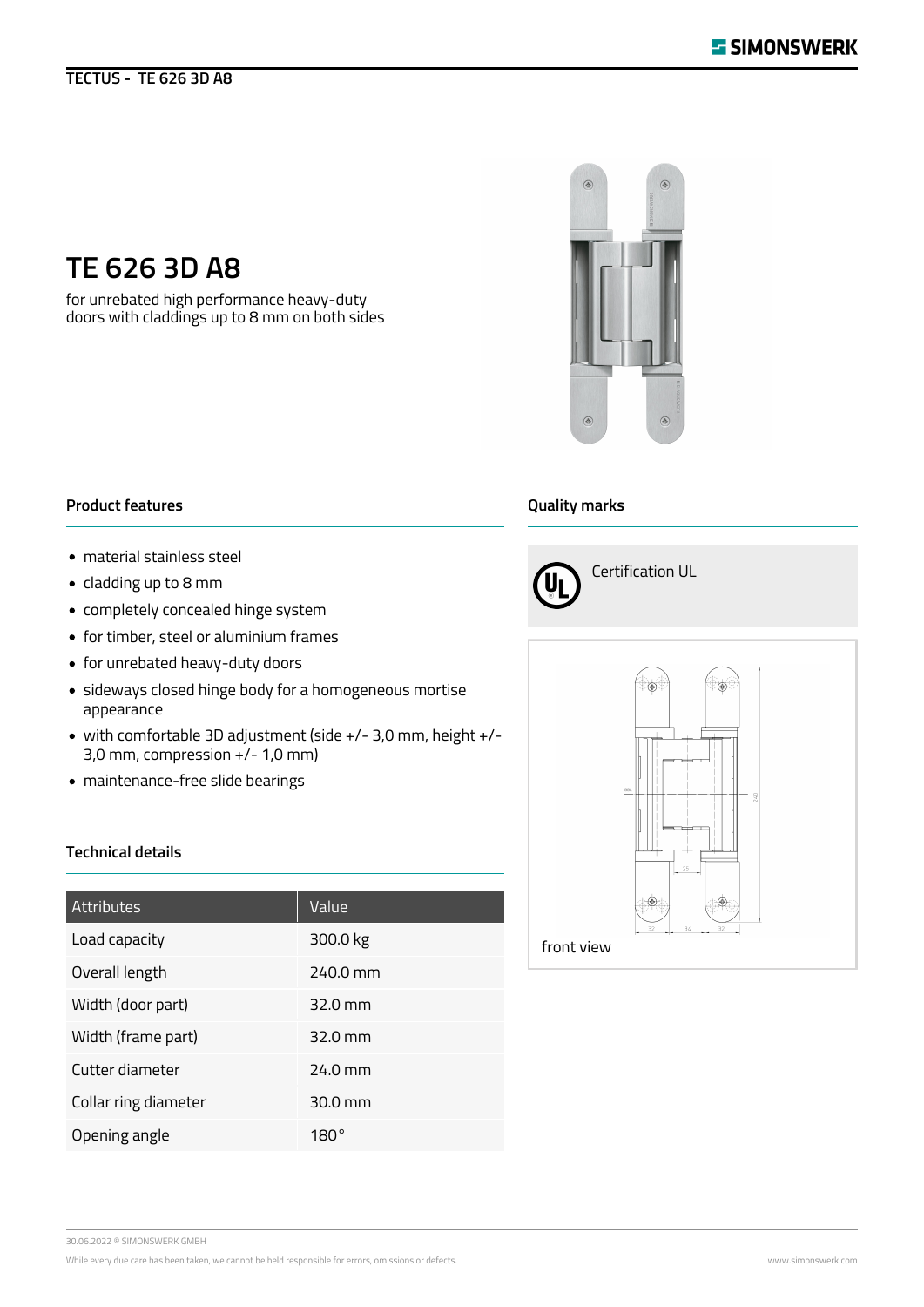# **TECTUS - TE 626 3D A8**

#### **Note**

The load capacity mentioned above refers to two hinges per door leaf  $(1 \times 2 \text{ m})$ . Also the load capacities of the respective combined receiver have to be taken into consideration. For detailed information please look at the chapter "technical information".

With an opening position of 180° the door may have to be fixed additionally.



#### **Suitable for**

Universal milling frame Template 5 250659 5 step 1 Template 5 250688 5 step 3 (without cladding) Template 5 250689 5 step 2 Template 5 250690 5 step 3

#### **Combinations**

TE 640 3D FZ TE 640 3D A8 SZ TE 640 3D ST Cover plate set TECTUS A8 radius Intumescent Kit - Ref. 8822

#### **Function range**



Soundproof



Burglar resistance Fire resistance Smoke resistance

**Item**

OF-NR. 040

Finish(es) Satin Stainless Steel (040)

30.06.2022 © SIMONSWERK GMBH

While every due care has been taken, we cannot be held responsible for errors, omissions or defects. Www.simonswerk.com www.simonswerk.com